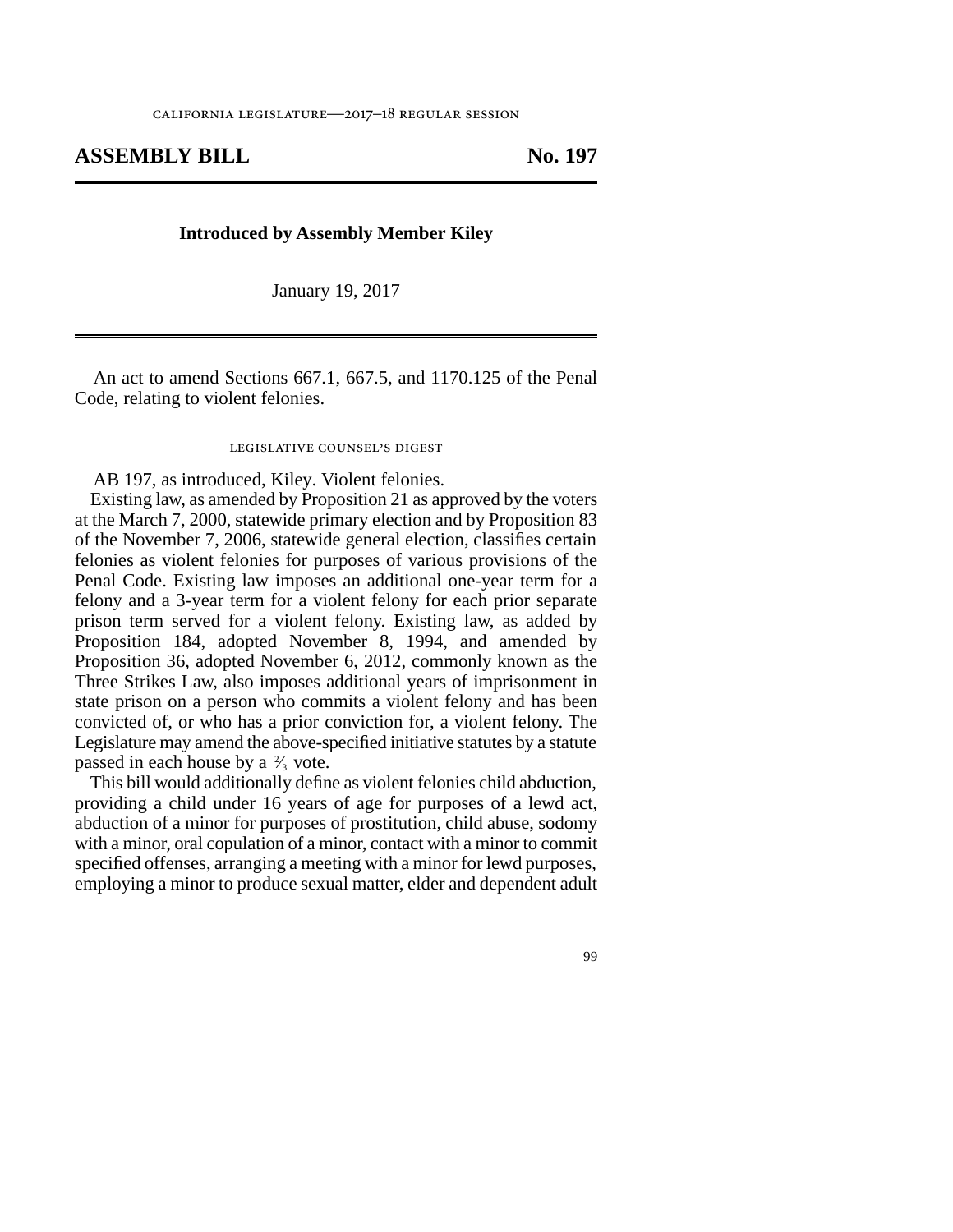abuse, false imprisonment of an elder or dependent adult, and animal abuse, as specified, thereby amending Proposition 36 by adding to the list of violent felonies that can be prosecuted as a 3rd strike. By changing the definition of a crime, this bill would impose a state-mandated local program.

The California Constitution requires the state to reimburse local agencies and school districts for certain costs mandated by the state. Statutory provisions establish procedures for making that reimbursement.

This bill would provide that no reimbursement is required by this act for a specified reason.

Vote:  $\frac{2}{3}$ . Appropriation: no. Fiscal committee: yes. State-mandated local program: yes.

## *The people of the State of California do enact as follows:*

1 SECTION 1. Section 667.1 of the Penal Code is amended to read: read:

 line 3 667.1. *(a)* Notwithstanding subdivision (h) of Section 667, line 4 for all offenses committed on or after November 7, 2012, *but before* 5 *January 1, 2018*, all references to existing statutes in subdivisions 6 (c) to (g), inclusive, of Section 667, are to those statutes as they 7 existed *read* on November 7, 2012.

line 8 *(b) Notwithstanding subdivision (h) of Section 667, for all*

line 9 *offenses committed on or after January 1, 2018, all references to*

line 10 *existing statutes in subdivisions (c) to (g), inclusive, of Section*

11 *667, are to those statutes as they read on January 1, 2018.* 

12 SEC. 2. Section 667.5 of the Penal Code is amended to read:

13 667.5. Enhancement of prison terms for new offenses because 14 of prior prison terms shall be imposed as follows:

15 (a) Where *If* one of the new offenses is one of the violent 16 felonies specified in subdivision  $(c)$ , in addition to and consecutive 17 to any other prison terms therefor, the court shall impose a 18 three-year term for each prior separate prison term served by the

19 defendant where *if* the prior offense was one of the violent felonies

20 specified in subdivision (c). However, no additional term shall be

21 imposed under this subdivision for any prison term served prior

22 to a period of 10 years in which the defendant remained free of

23 both prison custody and the commission of an offense which results

24 in a felony conviction.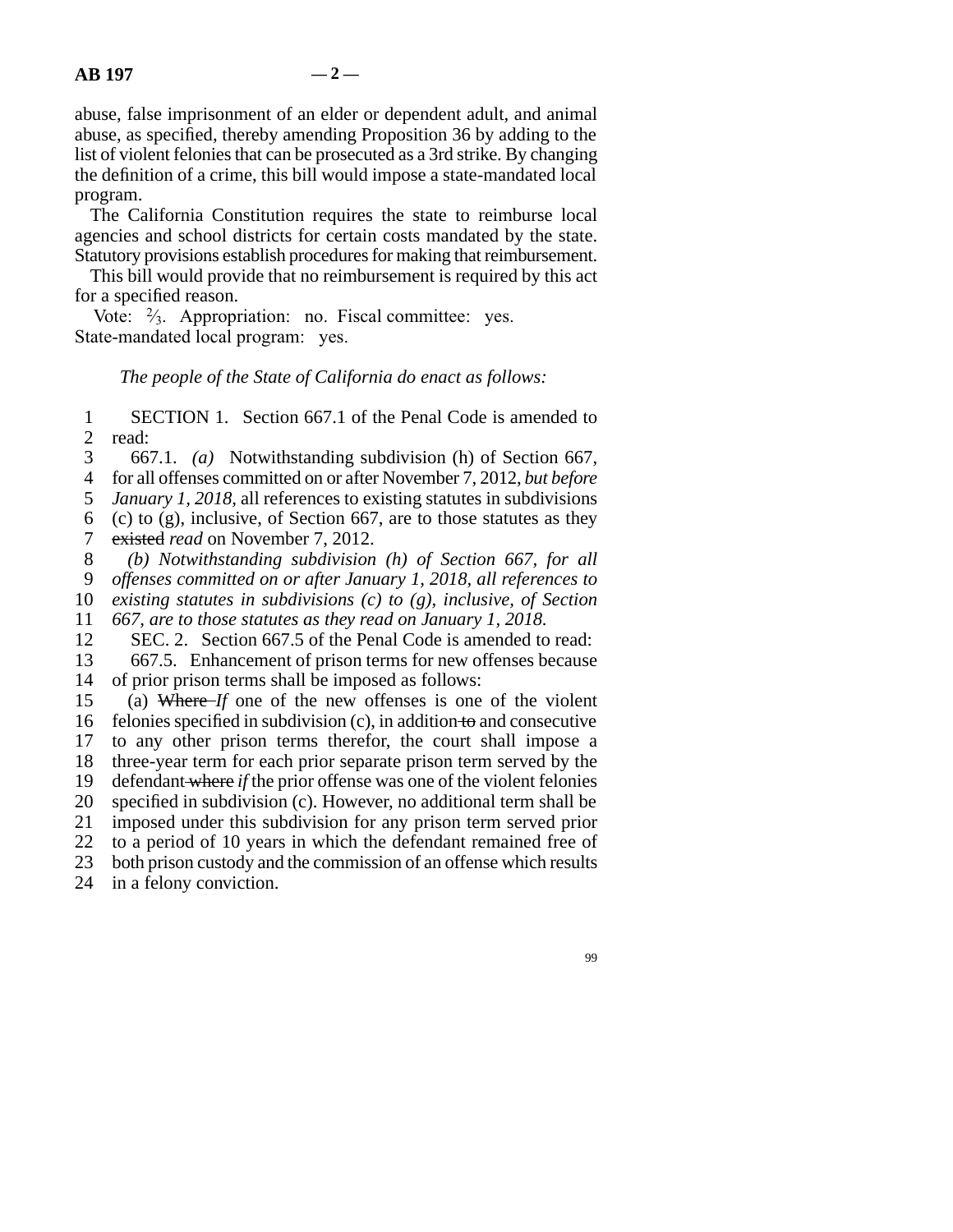line 1 (b) Except where *if* subdivision (a) applies, where *if* the new 2 offense is any felony for which a prison sentence or a sentence of 3 imprisonment in a county jail under subdivision (h) of Section line 4 1170 is imposed or is not suspended, in addition and consecutive 5 to any other sentence therefor, the court shall impose a one-year 6 term for each prior separate prison term or county jail term imposed 7 under subdivision (h) of Section 1170 or when *if the* sentence is 8 not suspended for any felony; provided that no *felony*. An additional line 9 term shall *not* be imposed under this subdivision for any prison 10 term or county jail term imposed under subdivision (h) of Section 11 1170 or when *if the* sentence is not suspended prior to a period of 12 five years in which the defendant remained free of both the 13 commission of an offense which results in a felony conviction, 14 and prison custody or the imposition of a term of jail custody 15 imposed under subdivision (h) of Section 1170 or any felony 16 sentence that is not suspended. A term imposed under-the 17 provisions of paragraph  $(5)$  of subdivision (h) of Section 1170, 18 wherein a portion of the term is suspended by the court to allow 19 mandatory supervision, shall qualify as a prior county jail term for 20 the purposes of the one-year enhancement. 21 (c) For the purpose of this section, "violent felony" shall mean

- 22 any of the following:<br>23 (1) Murder or volu  $(1)$  Murder or voluntary manslaughter.
- 24 (2) Mayhem.<br>25 (3) Rape as d
	- (3) Rape as defined in paragraph (2) or (6) of subdivision (a)

26 of Section 261 or paragraph (1) or (4) of subdivision (a) of Section 27 262.

 line 28 (4) Sodomy as defined in *paragraph (2) of subdivision (b) of,* 29 *or* subdivision (c) or (d) of *of*, Section 286.

 line 30 (5) Oral copulation as defined in *paragraph (2) of subdivision* 31 *(b) of, or* subdivision (c) or (d) of *of*, Section 288a.

 $\delta$  32 (6) Lewd or lascivious act as defined in subdivision (a) or (b)

33 of Section 288. 288, or as defined in paragraph (1) of subdivision line 34 *(c) of Section 288 if a felony.*

35 (7) Any felony punishable by death or imprisonment in the state 36 prison for life.

37 (8) Any felony in which the defendant inflicts great bodily injury

38 on any person other than an accomplice which has been charged line 39 and proved as provided for in Section 12022.7, 12022.8, or 12022.9

- 40 on or after July 1, 1977, or as specified prior to July 1, 1977, in
	- 99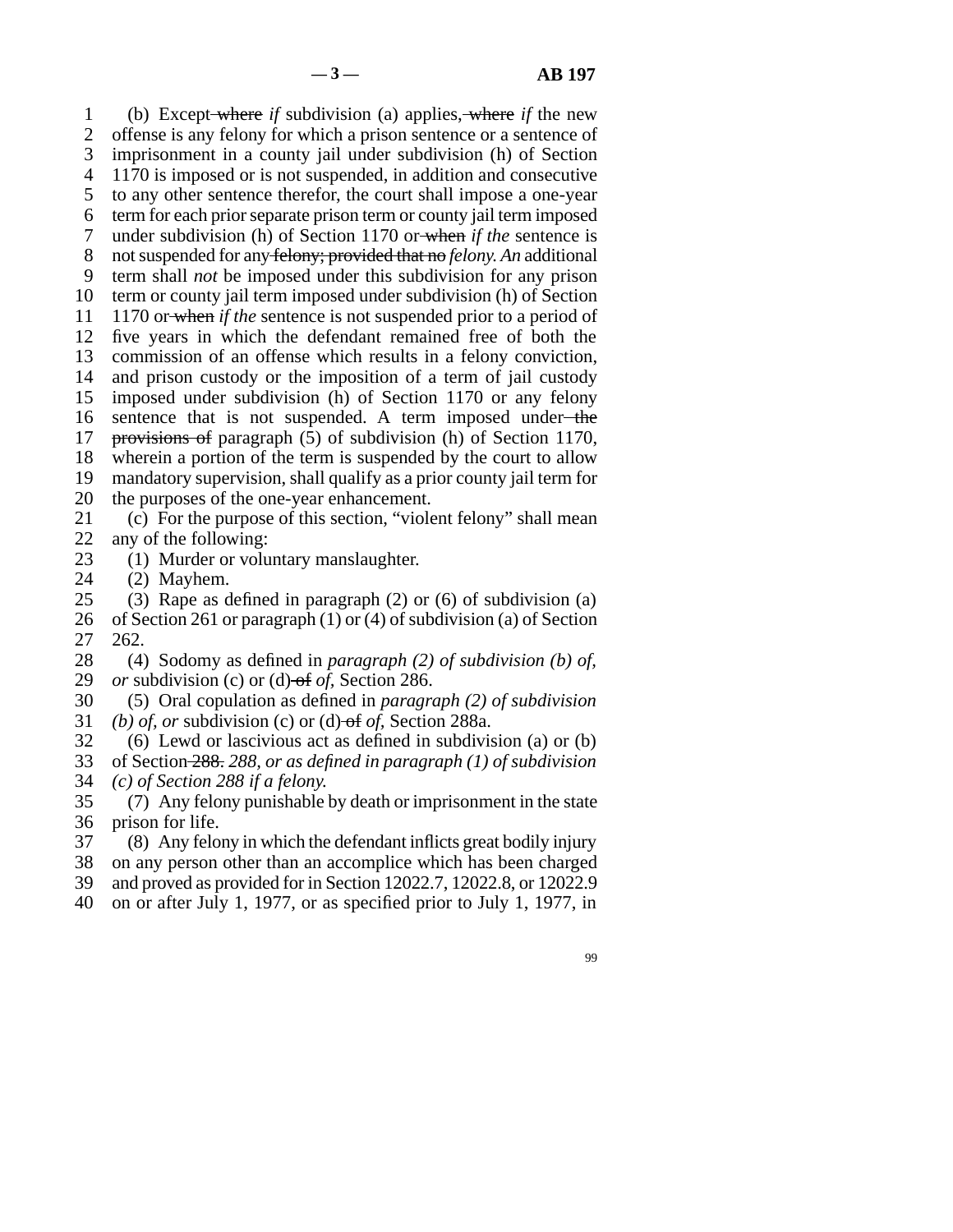- line 1 Sections 213, 264, and 461, or any felony in which the defendant
- 2 uses a firearm which use has been charged and proved as provided
- 3 in subdivision (a) of Section 12022.3, or Section 12022.5 or 4 12022.55.
- $\frac{1}{2}$  (9) Any robbery.
- 6 (10) Arson, in violation of subdivision (a) or (b) of Section 451.
- $11)$  Sexual penetration as defined in subdivision (a) or (j) of
- 8 Section 289.
- 9 (12) Attempted murder.
- 10 (13) A violation of Section 18745, 18750, or 18755.
- 11 (14) Kidnapping.
- 12 (15) Assault with the intent to commit a specified felony, in 13 violation of Section 220.
- 14 (16) Continuous sexual abuse of a child, in violation of Section 15 288.5.
- 16 (17) Carjacking, as defined in subdivision (a) of Section 215.

17 (18) Rape, spousal rape, or sexual penetration, in concert, in 18 violation of Section 264.1.

- 19 (19) Extortion, as defined in Section 518, which would constitute 20 a felony violation of Section 186.22.
- 21 (20) Threats to victims or witnesses, as defined in Section 136.1, 22 which would constitute a felony violation of Section 186.22.
- 23  $(21)$  Any burglary of the first degree, as defined in subdivision
- 24 (a) of Section 460, wherein it is charged and proved that another 25 person, other than an accomplice, was present in the residence person, other than an accomplice, was present in the residence 26 during the commission of the burglary.
- 27  $(22)$  Any violation of Section 12022.53.
- line 28 *(23) Child abduction in violation of Section 278 or 278.5.*
- line 29 *(24) Provision or transportation of a child under 16 years of*
- line 30 *age for the purpose of any lewd or lascivious act in violation of* line 31 *Section 266j.*
- line 32 *(25) Abduction of a minor for purposes of prostitution in* 33 *violation of Section 267.*
- line 34 *(26) Child abuse or endangerment in violation of subdivision* line 35 *(a) of Section 273a.*
- line 36 *(27) Contacting or communicating with a minor in violation of* line 37 *Section 288.3.*
- line 38 *(28) Arranging a meeting with a minor or person believed to*
- line 39 *be a minor in violation of Section 288.4, if a felony.*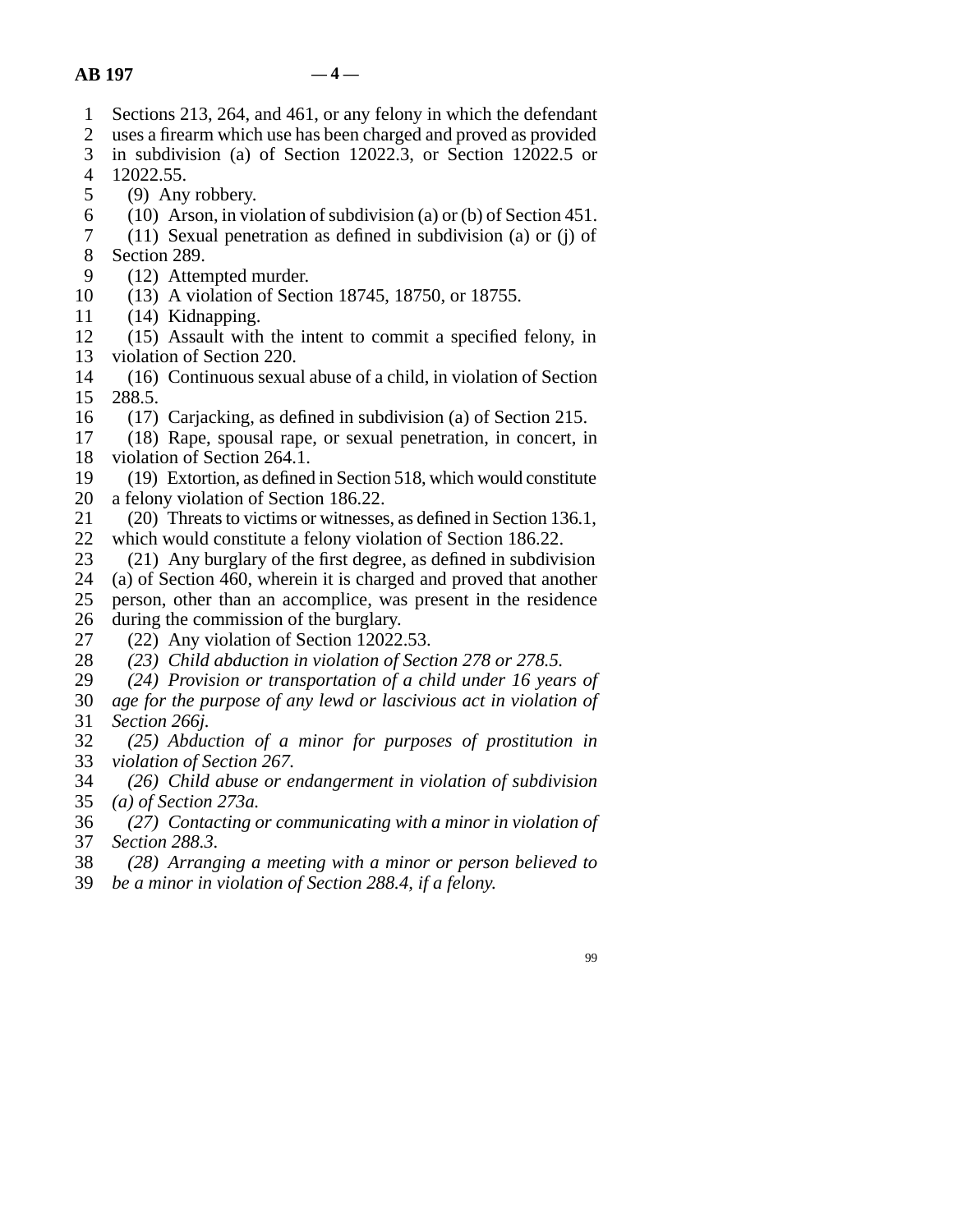line 1 *(29) Employing or using a minor in violation of Section 311.4,* 2 *if a felony.* 

 line 3 *(30) Harming or endangering an elder or dependent adult in* line 4 *violation of paragraph (1) of subdivision (b) of Section 368, if a* 5 *felony*.

 line 6 *(31) False imprisonment of an elder or dependent adult in* 7 *violation of subdivision (f) of Section 368.* 

 line 8 *(32) Animal abuse in violation of subdivision (a) of Section 597,* 9 *if a felony.* 

 $10 \frac{23}{3}$ 

11 (33) A violation of subdivision (b) or (c) of Section 11418. The 12 *The* Legislature finds and declares that these specified crimes 13 merit special consideration when imposing a sentence to display 14 society's condemnation for these extraordinary crimes of violence

15 against the person.

16 (d) For the purposes of this section, the defendant shall be 17 deemed to remain in prison custody for an offense until the official 18 discharge from custody, including any period of mandatory 19 supervision, or until release on parole or postrelease community 20 supervision, whichever first occurs, including any time during 21 which the defendant remains subject to reimprisonment or custody 22 in county jail for escape from custody or is reimprisoned on 23 revocation of parole or postrelease community supervision. The 24 additional penalties provided for prior prison terms shall not be imposed unless they are charged and admitted or found true in the imposed unless they are charged and admitted or found true in the 26 action for the new offense.

27 (e) The additional penalties provided for prior prison terms shall 28 not be imposed for any felony for which the defendant did not 29 serve a prior separate term in state prison or in county jail under 30 subdivision (h) of Section 1170.

31 (f) A prior conviction of a felony shall include a conviction in 32 another jurisdiction for an offense which, if committed in 33 California, is punishable by imprisonment in the state prison or in 34 county jail under subdivision (h) of Section 1170 if the defendant 35 served one year or more in prison for the offense in the other 36 jurisdiction. A prior conviction of a particular felony shall include 37 a conviction in another jurisdiction for an offense which includes 38 all of the elements of the particular felony as defined under 39 California law if the defendant served one year or more in prison 40 for the offense in the other jurisdiction.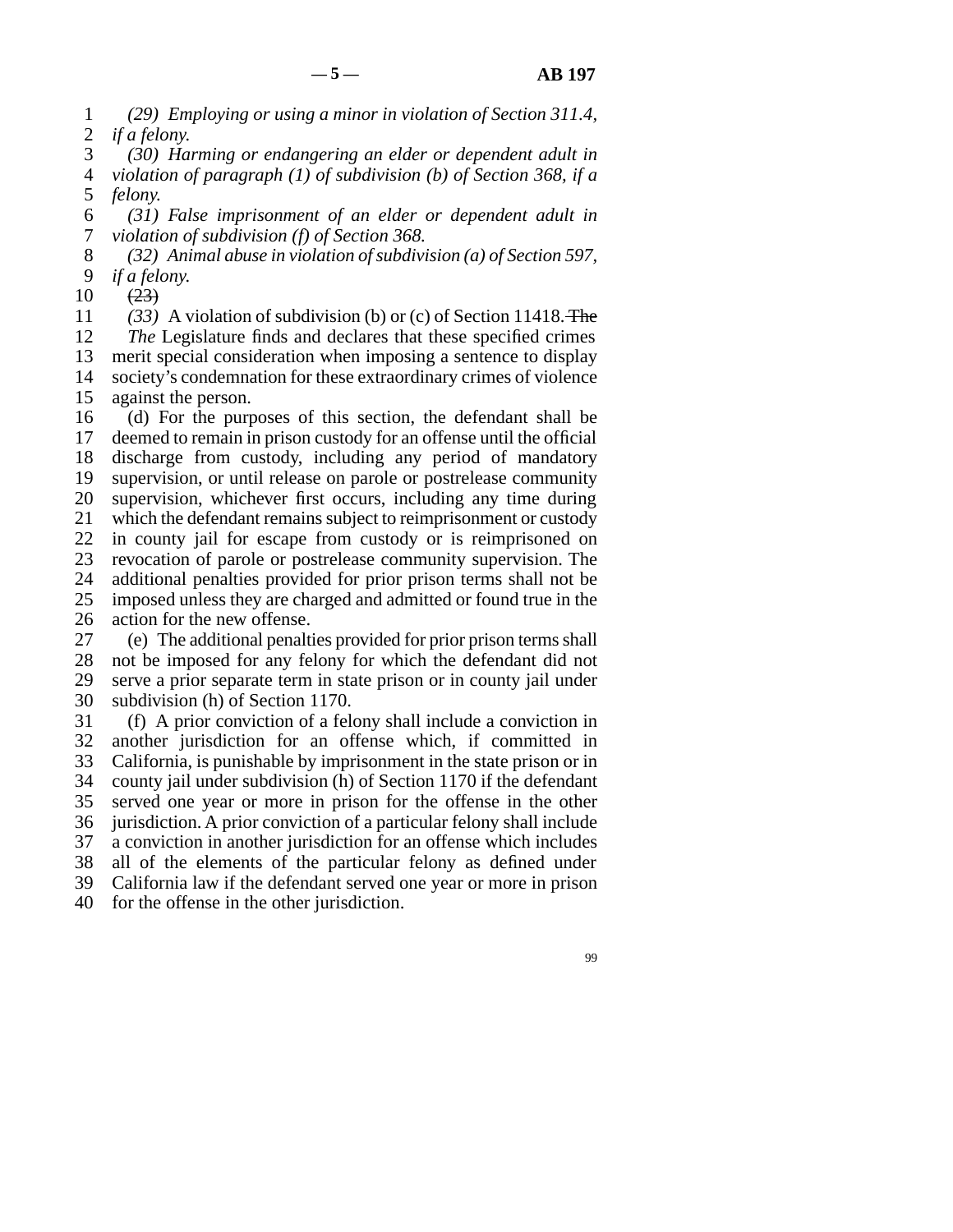$\mathbf{I}$  (g) A prior separate prison term for the purposes of this section 2 shall mean a continuous completed period of prison incarceration<br>3 imposed for the particular offense alone or in combination with imposed for the particular offense alone or in combination with 4 concurrent or consecutive sentences for other crimes, including 5 any reimprisonment on revocation of parole which is not line 6 accompanied by a new commitment to prison, and including any 7 reimprisonment after an escape from incarceration.

8 (h) Serving a prison term includes any confinement time in any line 9 state prison or federal penal institution as punishment for 10 commission of an offense, including confinement in a hospital or 11 other institution or facility credited as service of prison time in the 12 jurisdiction of the confinement.

13 (i) For the purposes of this section, a commitment to the State 14 Department of Mental Health, or its successor the State Department 15 of State Hospitals, as a mentally disordered sex offender following 16 a conviction of a felony, which commitment exceeds one year in 17 duration, shall be deemed a prior prison term.

 $18$  (j) For the purposes of this section, when a person subject to 19 the custody, control, and discipline of the Secretary of the 20 Department of Corrections and Rehabilitation is incarcerated at a 21 facility operated by the Division of Juvenile Justice, that 22 incarceration shall be deemed to be a term served in state prison.<br>23 (k) (1) Notwithstanding subdivisions (d) and (g) or any other (k)  $(1)$  Notwithstanding subdivisions (d) and  $(g)$  or any other

24 provision of law, where one of the new offenses is committed 25 while the defendant is temporarily removed from prison pursuant while the defendant is temporarily removed from prison pursuant 26 to Section 2690 or while the defendant is transferred to a 27 community facility pursuant to Section 3416, 6253, or 6263, or 28 while the defendant is on furlough pursuant to Section  $6254$ , the 29 defendant shall be subject to the full enhancements provided for 30 in this section.

 line 31 (2) This subdivision shall *does* not apply when *if* a full, separate, 32 and consecutive term is imposed pursuant to any other provision 33 of law.

 line 34 SEC. 3. Section 1170.125 of the Penal Code is amended to 35 read:

 line 36 1170.125. *(a)* Notwithstanding Section 2 of Proposition 184, 37 as adopted at the November 8, 1994, General Election, for all 38 offenses committed on or after November 7, 2012, *but before* 

39 *January 1, 2018*, all references to existing statutes in Sections